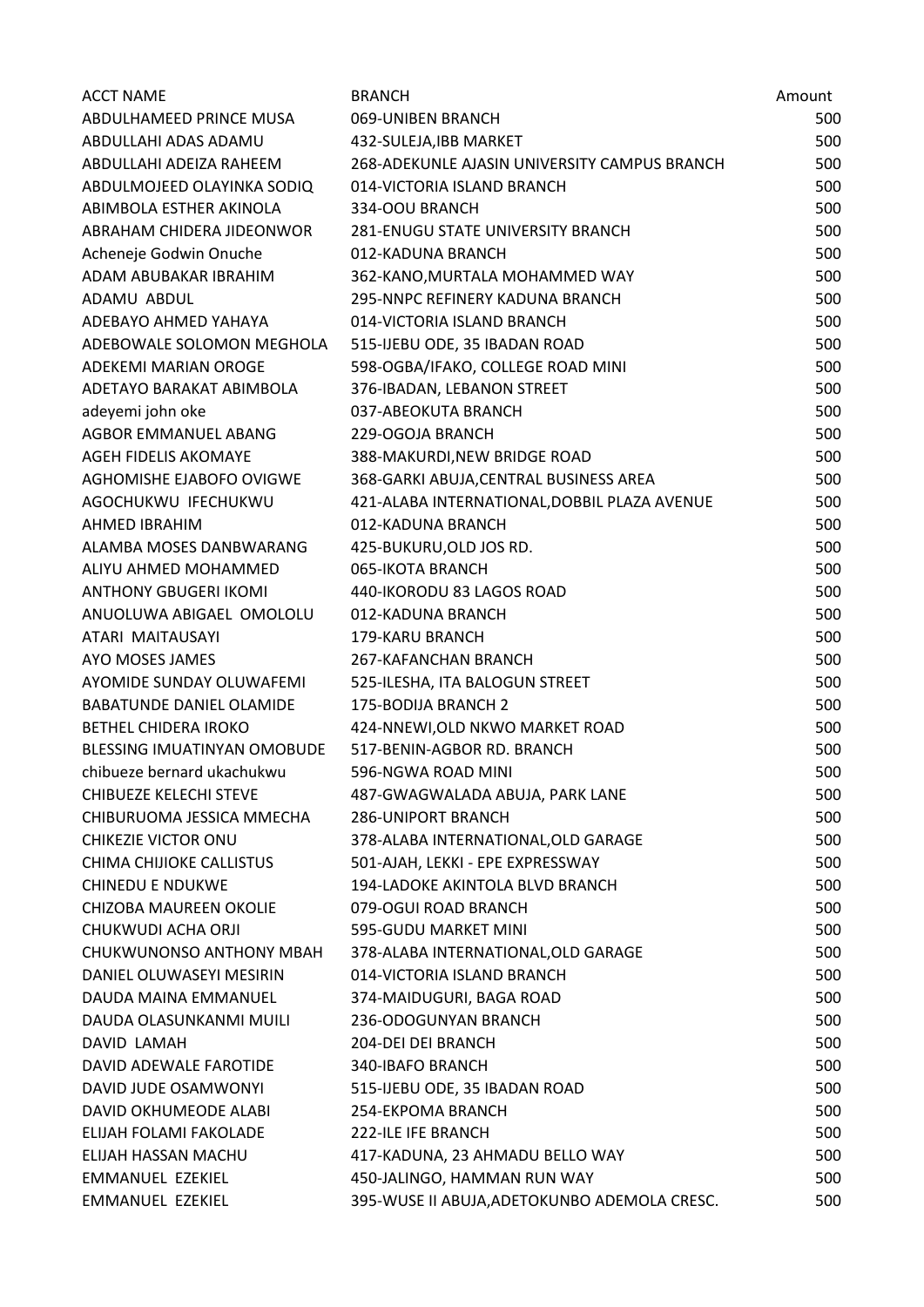| EMMANUEL OGUOMERE                                   | 607-IKOTA MINI                          | 500 |
|-----------------------------------------------------|-----------------------------------------|-----|
| EMMANUEL IFEANYI WOKA                               | 092-AGIP ROAD BRANCH                    | 500 |
| ESE VERONICA EGHRUDJE                               | 066-ADETOKUNBO ADEMOLA BRANCH           | 500 |
| ESEBAME PETER ODION                                 | 024-OLU OBASANJO BRANCH                 | 500 |
| EYITAYO BABAFEMI BALOGUN                            | 242-IJEBU-ODE BRANCH                    | 500 |
| EZEMBAMALU BERNARD ARINZE                           | 442-OWERRI, DOUGLAS RD.                 | 500 |
| FELIX CHUKWUMA                                      | 447-LEKKI, LEKKI-EPE EXPRESSWAY         | 500 |
| FEMI ABAYOMI OLORUNTADE                             | 151-IKORODU 2 BRANCH                    | 500 |
| <b>FRANCIS MARK</b>                                 | 010-TRANS AMADI BRANCH                  | 500 |
| GABRIEL ADEWUNMI AJAYI                              | 051-PALM AVENUE BRANCH                  | 500 |
| GBENGA SUNDAY ASHAYE                                | 071-MARYLAND BRANCH                     | 500 |
| <b>GEORGE IBORO UDOH</b>                            | 609-MAFOLUKU MINI                       | 500 |
| <b>GODWIN ONUCHE ACHENEJE</b>                       | 336-AKUTE BRANCH                        | 500 |
| GRACE CHINURU KENNETH NWOGU 024-OLU OBASANJO BRANCH |                                         | 500 |
| <b>HAFSAT DAUDA</b>                                 | 034-BAUCHI BRANCH                       | 500 |
| IBRAHIM LAWAL JOHNSAINT                             | 029-IDEJO BRANCH                        | 500 |
| Ibrahim OLALEKAN RABIU                              | 175-BODIJA BRANCH 2                     | 500 |
| IDRIS OLAYIWOLA SHITTU                              | 069-UNIBEN BRANCH                       | 500 |
| IHEANYICHUKWU CHRISTOPHER EBOC 606-NAZE MINI        |                                         | 500 |
| <b>IKEDIEZE A IGWE</b>                              | 371-OWERRI, WAAST AVENUE, IKENEGBU      | 500 |
| IME F UDOM                                          | 061-BONNY CASH CENTRE                   | 500 |
| ISAAC ADEKUNLE OLANIPEKUN                           | <b>284-CHALLENGE BRANCH</b>             | 500 |
| <b>ISMAIL RAFIU</b>                                 | 071-MARYLAND BRANCH                     | 500 |
| ISRAEL BOLUWATIFE AKINYEMI                          | 434-SANGO OTTA                          | 500 |
| <b>ISRAEL OZIOMA NWOYE</b>                          | 028-ONITSHA BRANCH                      | 500 |
| IVIE SUSAN OBASOGIE ADAMS                           | 050-IPAJA BRANCH                        | 500 |
| JAAFAR DABAWA ABUBAKAR                              | 398-KATSINA, NAGODO RD.                 | 500 |
| JEREMIAH DOLAPO ADEWALE                             | 014-VICTORIA ISLAND BRANCH              | 500 |
| <b>JOHN TEMITAYO MAKINDE</b>                        | 211-ABULE-EGBA BRANCH                   | 500 |
| JOHNSON OLUSEYE OSHO                                | 161-KATSINA 2 BRANCH                    | 500 |
| JOY OLOKOR                                          | 558-UGHELLI, MARKET ROAD                | 500 |
| <b>JULIUS BELLO</b>                                 | 512-ZONE 5 ABUJA, MICHAEL OKPARA STREET | 500 |
| <b>JUSTIN CHISORO NNANNA</b>                        | 026-CALABAR BRANCH                      | 500 |
| KABIR AMIL MUHAMMAD                                 | 077-GUSAU BRANCH                        | 500 |
| KAYODE ADEYEMI OYELAMI                              | 548-IBADAN, AGBENI MARKET               | 500 |
| <b>KEHINDE ADEALA</b>                               | 531-OTTA IDIROKO ROAD                   | 500 |
| <b>KELECHI DIMGBA</b>                               | 594-AREA 1 MINI                         | 500 |
| KENNETH CHUKWUGBO                                   | 206-OPEBI BRANCH                        | 500 |
| KESIENA DAVID ABOLOKO                               | 059-YOLA BRANCH                         | 500 |
| KEVIN AKPOTU AKPORHUARHO                            | 025-ASABA BRANCH                        | 500 |
| KINGSLEY CHIBO                                      | 491-WUSE II ABUJA, AMINU KANO CR        | 500 |
| KINGSLEY SAMUEL CHINEMEREM                          | 563-OSISIOMA MINI                       | 500 |
| KPAKOR TAVERSHIMA CR                                | <b>160-GBOKO MAIN BRANCH</b>            | 500 |
| KUNLE IHINRERE OLUJIYAN                             | 279-IRE AKARI BRANCH                    | 500 |
| LAJA ADEDEJI YUSUF                                  | 083-ILUPEJU BRANCH                      | 500 |
| LAWAL OLAITAN YUSUF                                 | 017-AKURE BRANCH                        | 500 |
| MARTIN TOBECHI ONWUACHUMBA                          | 519-PH, SILVER VALLEY TRANS-AMADI RD.   | 500 |
| MARUF ADEMOLA MUSTAPHA                              | 479-APAPA, LIVERPOOL ROAD               | 500 |
| MATHEW OKO ONOGWU                                   | 075-LAFIA BRANCH                        | 500 |
| MAYOWA ADEYINKA ADESOGA                             | 434-SANGO OTTA                          | 500 |
|                                                     |                                         |     |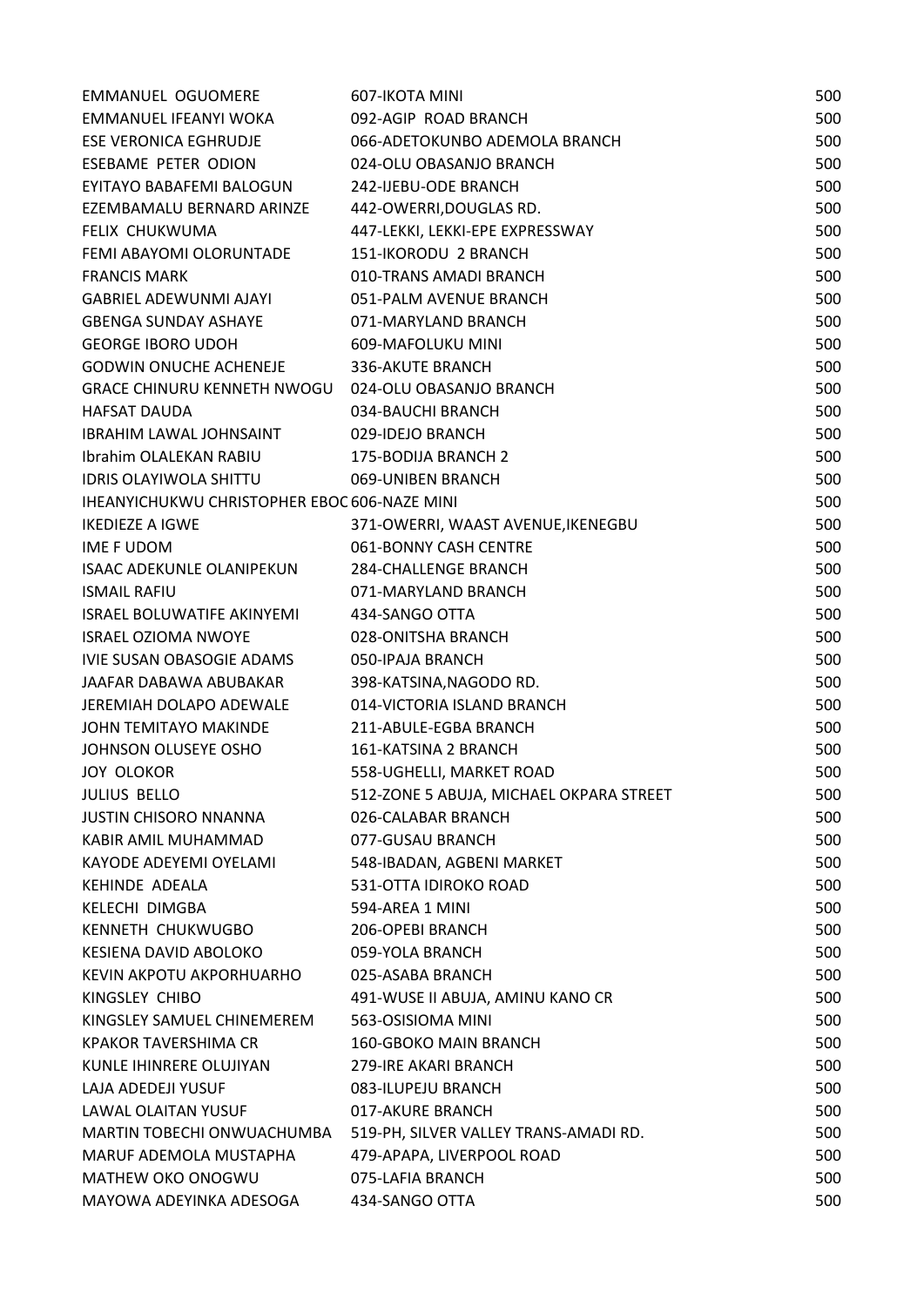| MICHAEL KELECHI UDO                                    | <b>120-OBIGBO BRANCH</b>                                                | 500 |
|--------------------------------------------------------|-------------------------------------------------------------------------|-----|
| MISTURA BUKOLA ILIASU                                  | 380-FED. SEC. ABJ MINI                                                  | 500 |
| moses benjamin akuso                                   | 214-KACHIA ROAD KADUNA                                                  | 500 |
| MUBARAK ABDULLAHI ADAMU                                | <b>320-FRANCE ROAD BRANCH</b>                                           | 500 |
| <b>MUHAMMAD IDRIS</b>                                  | 014-VICTORIA ISLAND BRANCH                                              | 500 |
| MUHAMMED UMAR                                          | 350-POTISKUM BRANCH                                                     | 500 |
| MUSTAPHA BASHIR                                        | 035-MAIDUGURI                                                           | 500 |
| Nengi Marcus Hart                                      | 093-BANK ROAD PH BRANCH                                                 | 500 |
| NNODUMENE SIMEON                                       | 568-OKOTA MINI                                                          | 500 |
| NURUDEEN ADEBAYO                                       | 493-APAPA, BURMA ROAD                                                   | 500 |
| NWAIWU IZUCHUKWU N                                     | 265-EASTERN BULKCEMENT BRANCH                                           | 500 |
| NWATU CHUKWUNONSO                                      | 405-ENUGU, OKPARA AVENUE                                                | 500 |
| OBASESAM UBANA OFOR                                    | 171-AWOLOWO ROAD 2 BRANCH                                               | 500 |
| OBI LOVELYN CHINYERE                                   | <b>283-UNN NSUKKA BRANCH</b>                                            | 500 |
| <b>OBI THOMAS ODU</b>                                  | 107-RUMUOKORO BRANCH                                                    | 500 |
| OBINNA V OGBUAGU                                       | 072-UMUAHIA BRANCH                                                      | 500 |
| ODAH EMMANUEL AMEH                                     | 447-LEKKI, LEKKI-EPE EXPRESSWAY                                         | 500 |
| ODOFIN DAVID OLAMILEKAN                                | 572-ALUMINIUM VILLAGE MINI                                              | 500 |
| <b>ODOR GEORGE</b>                                     | <b>286-UNIPORT BRANCH</b>                                               | 500 |
| OFORAH PATRICK NNAEMEKA                                | 492-ISOLO, MUSHIN ROAD                                                  | 500 |
| OJEDIRAN AINA MAYOWA FLORENCE 222-ILE IFE BRANCH       |                                                                         | 500 |
| OJO GRACE ADEOLA                                       | 289-AMINU KANO TEACHING HOSPITAL BRANCH                                 | 500 |
| OKORE UCHENNA UKWEN                                    | 577-FUTO MINI                                                           | 500 |
| OKOTIE JEFFREY ORITSEGBUBEMI                           | 499-WARRI, OKUMAGBA AVENUE                                              | 500 |
| OKPAN KANU UFFIAH                                      | 026-CALABAR BRANCH                                                      | 500 |
| <b>OLABISI AISHAT RAUF</b>                             | 221-RING ROAD, IBADAN BRANCH                                            | 500 |
| OLABODE MAYOWA SAMUEL                                  | 054-IWO ROAD IBADAN BRANCH                                              | 500 |
| <b>OLAMIDE AINA</b>                                    | 239-IKOTUN BRANCH                                                       | 500 |
| OLAMIGOKE EMMANUEL ALADE                               | 400-AKURE, OYEMEKUN STREET                                              | 500 |
| OLANIYAN OLAYINKA                                      | 166-67 ST FINBARRS RD-BARIGA                                            | 500 |
| OLANIYI SODIQ                                          | 211-ABULE-EGBA BRANCH                                                   | 500 |
| <b>OLATUNJI ALABI</b>                                  | 502-OREGUN, ZIATECH ROAD OREGUN                                         | 500 |
| OLAWALE SODIQ RAJI                                     | 271-SAGAMU BRANCH                                                       | 500 |
| OLUCHI QUEEN ASOLUKA                                   | 476-OWERRI WETHERAL ROAD BRANCH                                         | 500 |
| OLUDARE ADEGBOYEGA ADEDOKUN 014-VICTORIA ISLAND BRANCH |                                                                         | 500 |
| <b>OLUKUNLE O. ATURU</b>                               | 274-UNIVERSITY OF LAGOS BRANCH                                          | 500 |
| OLUWABUNMI TEMITOPE AJAYI                              | 539-ILE - IFE, LAGERE ROAD                                              | 500 |
| OMONI OMOWUNMI K                                       | 196-GBAGADA BRANCH                                                      | 500 |
| <b>OMOTAYO TEMITOPE GABRIEL</b>                        | 038-ADO-EKITI                                                           | 500 |
| OMOTOLANI TAIBAT IBRAHEEM                              | 239-IKOTUN BRANCH                                                       | 500 |
| OMOTOSHO OLABAMIGBE DORCAS                             | 322-MINNA 2 BRANCH                                                      | 500 |
| OMULU HUMPHERY CHINEDU                                 | 372-ENUGU, GARDEN AVENUE                                                | 500 |
| ONORIODE UMUKORO                                       | 234-DECO ROAD BRANCH                                                    | 500 |
| <b>ONYEJI PROSPER NWAFOR</b>                           | 282-AGBANI ROAD BRANCH                                                  | 500 |
| ORI CHRISTIANA NWANKWO                                 | 335-ABAKILIKI 2 BRANCH                                                  | 500 |
| <b>OSADINIZU PHILIP</b>                                | 148-WUSE 2 BRANCH                                                       | 500 |
| OSHO AKINTUNDE BENJAMIN                                | 299-SAKA TINUBU BRANCH                                                  | 500 |
| OSOWO OLANIYI                                          | 155-ONDO BRANCH                                                         | 500 |
| <b>OYEBODE SAMUEL OYETUYI</b>                          | 240-SOMOLU BRANCH                                                       | 500 |
|                                                        | OYINDAMOLA CHRISTIANA AGBABIAK, 547-MARYLAND, MOBOLAJI BANK ANTHONY WAY | 500 |
|                                                        |                                                                         |     |